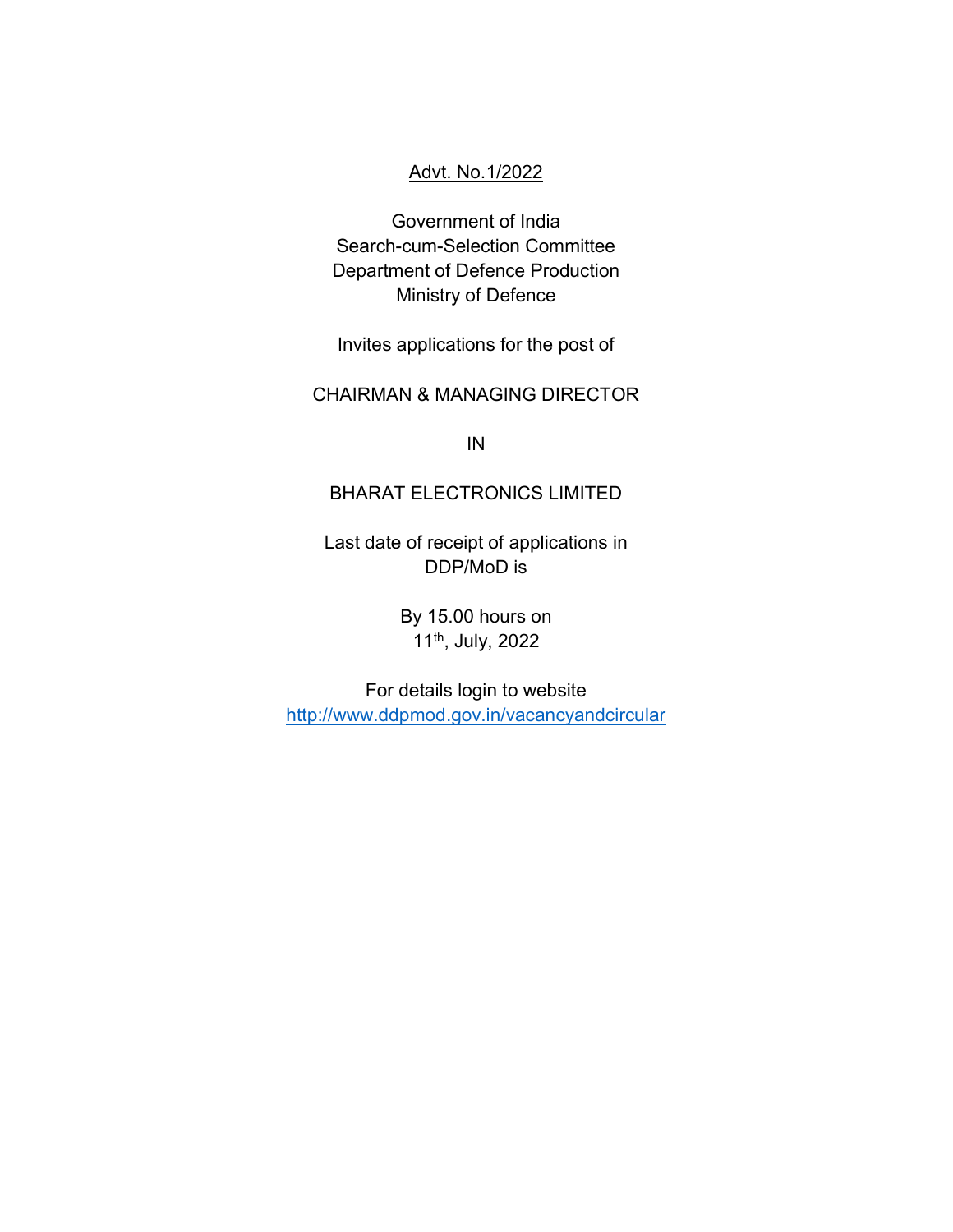No.DDP-E0032/2/2020-D(BEL) Bharat Sarkar Government of India Raksha Mantralaya Ministry of Defence Raksha Utpadan Vibhag Department of Defence Production

\*\*\*\*

| <b>NAME OF THE CPSE</b>     | ÷ | <b>BHARAT ELECTRONICS LIMITED (BEL)</b> |
|-----------------------------|---|-----------------------------------------|
| <b>NAME OF THE POST</b>     |   | <b>CHAIRMAN &amp; MANAGING DIRECTOR</b> |
| <b>DATE OF VACANCY</b>      |   | 01/07/2021                              |
| DATE OF ADVERTISEMENT       | ÷ | From the date of publication            |
| <b>SCHEDULE OF THE CPSE</b> | ÷ | Schedule 'A'                            |
| <b>SCALE OF THE POST</b>    | ÷ | Rs.200000-370000 (IDA)                  |

 $\_$  , and the set of the set of the set of the set of the set of the set of the set of the set of the set of the set of the set of the set of the set of the set of the set of the set of the set of the set of the set of th

#### I. COMPANY PROFILE

Bharat Electronics Limited (BEL) is a Scheduled 'A' Navratna Company, established in 1954 with the administrative jurisdiction of Department of Defence Production, Ministry of Defence. BEL has nine production units in Bangalore, Ghaziabad, Pune, Machilipatnam, Kotdwara, Panchkula, Chennai, Hyderabad and Navi Mumbai. BEL's core deliverables in Defence segment are Radars & Weapon Systems, Sonars, Communication, Electronics Warfare, Electro-Optics and Tank Electronics. In Non-Defence Sector, BEL's product range includes Electronic Voting Machine, Medical Electronics Equipment, Home land security solutions, etc. BEL also manufactures C4I systems, avionic products, Security systems etc. With its expertise in radio communication systems, BEL also offers total systems capability on a turnkey basis both for Defence and non-Defence sector. BEL is primarily an R&D focused organization with R&D facilities in all nine Units to achieve selfreliance. Around 85% of the Company's turnover is generated through Indigenous technology. Its Registered and Corporate office is in Bangalore, Karnataka.

The company employed 9175 regular employees (Executives: 6128, Non-executives: 3047) as on 31.03.2021.

The authorized and paid up capital of the Company was Rs.250 crores and Rs.243.65 crores respectively as on 31.03.2021.

The shareholding of the Government of India in the company is 51.14% as on 31.03.2021.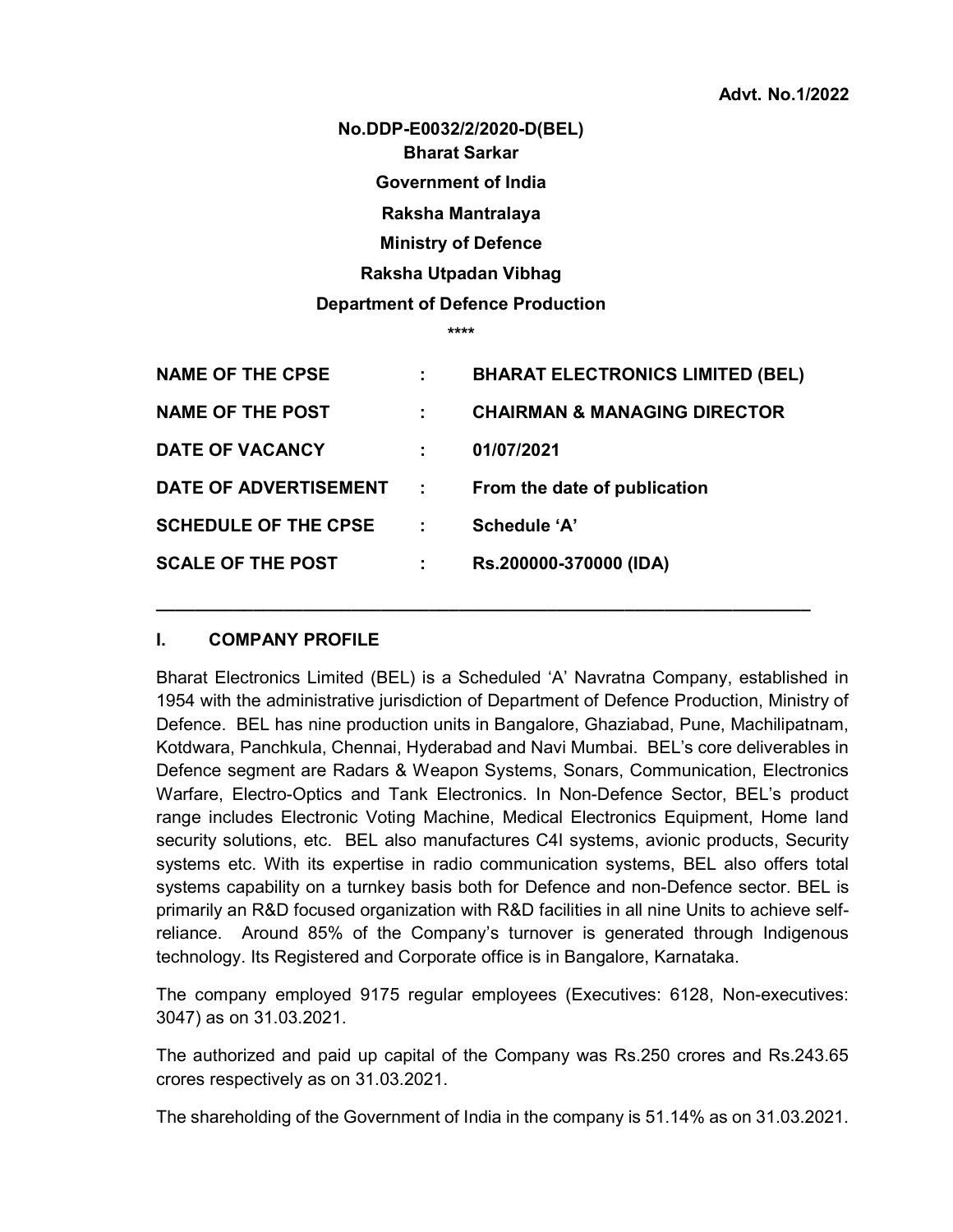## II. JOB DESCRIPTION AND RESPONSIBILITIES

The Chairman and Managing Director is the Chief Executive of the Corporation and accountable to its Board of Directors and Government of India. He is responsible for the efficient functioning of the Corporation for achieving its corporate objectives and performance parameters. CMD is required to liaise and keep contacts with the important customers and various Central Government Authorities, particularly the Department of Defence Production, Ministry of Defence and Defence Research & Development Organization. CMD is also required to maintain close liaison with appropriate levels in the three Service Headquarters regarding the ongoing Defence projects and to develop further business in Defence electronics. Besides this, CMD, BEL has to liaise with the appropriate State Government Authorities, Heads of other Public Sector Undertakings, Customers and Collaborators, Commercial & Financial Institutions and other important organizations associated with the activities of the Company. Responsibilities of the CMD, BEL will be:

- $\triangleright$  To chair the meetings of the Board of Directors of BEL.
- $\triangleright$  Regular interactions with the Board of Directors and all other stakeholders.
- $\triangleright$  To plan, direct, co-ordinate and control the activities of the Company.
- $\triangleright$  To provide leadership and guidance with a view to accomplishing the objectives of the Company and its performance against planned targets.
- $\triangleright$  Indigenization, import substitution, increasing exports, increasing defence production, modernization and emphasis on R&D.

### III. ELIGIBILITY

| Age of superannuation 60 years |                |                |  |  |  |
|--------------------------------|----------------|----------------|--|--|--|
| <b>Internal</b>                |                | <b>Others</b>  |  |  |  |
| <b>Maximum</b>                 | <b>Minimum</b> | <b>Maximum</b> |  |  |  |
| 55 years                       | 45 years       | 55 years       |  |  |  |
|                                |                |                |  |  |  |

1. AGE: On the date of Advertisement of Vacancy (AOV)

#### 2.

## (i) EMPLOYMENT STATUS:

The applicant must, on the date of application, as well as on the date of interview, be employed in a regular capacity - and not in a contractual/ad-hoc capacity - in one of the followings:

- (a) Central Public Sector Enterprises (CPSE) (including a full-time functional Director in the Board of a CPSE);
- (b) Central Government including the Armed Forces of the Union and All India Services;
- (c) State Public Sector Enterprise (SPSE) where the annual turnover is \*Rs 5,000 crore or more;
- (d) Private Sector in company where the annual turnover is \*Rs 5,000 crore or more.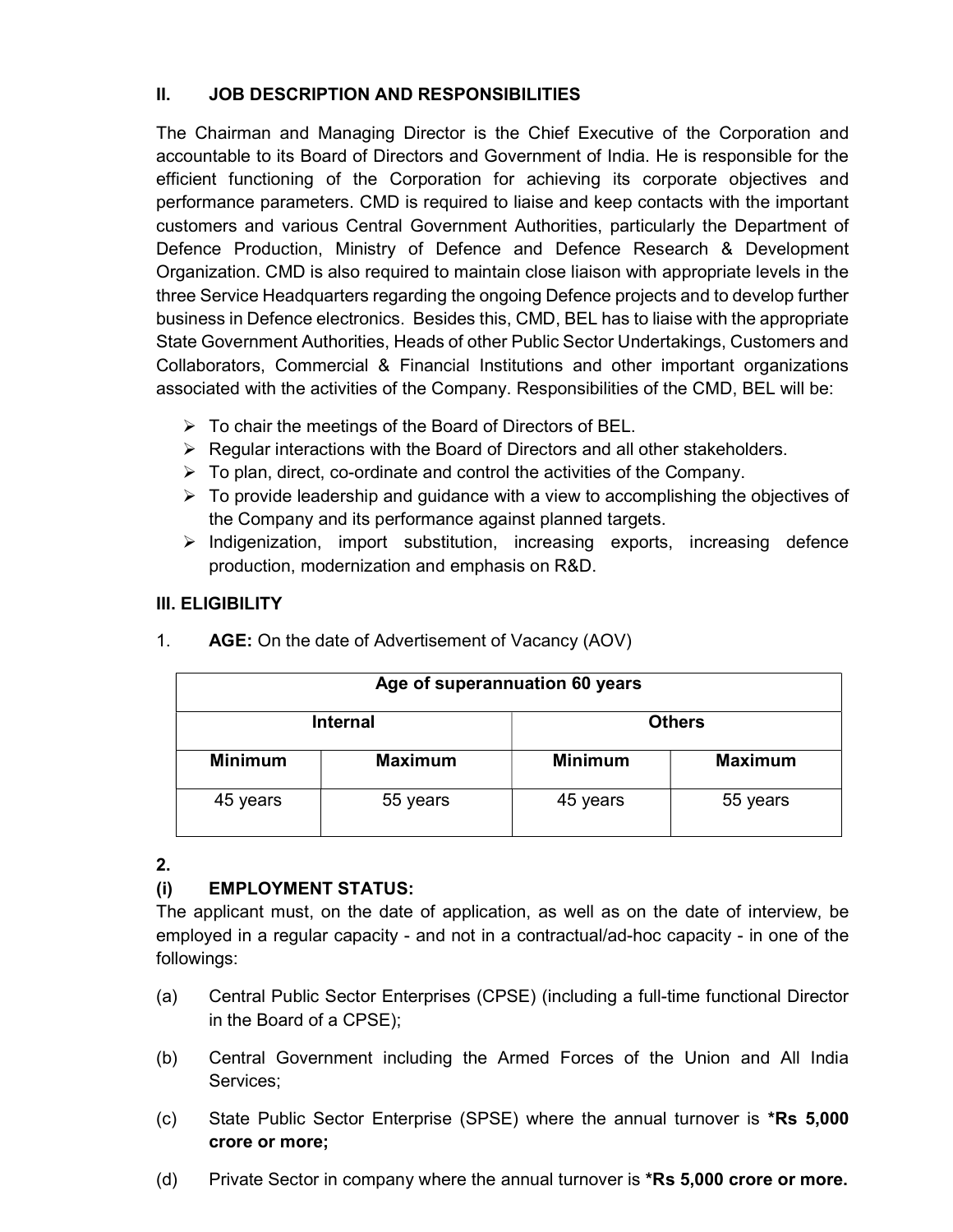# Preference would be given to candidates from listed Companies

(\*The average audited annual turnover of three financial years preceding the calendar year in which the post is advertised shall be considered for applying the approved limits.)

# (ii) SHORTLISTING OF CANDIDATES:

(a) The applications are considered and shortlisted with reference to the job description and eligibility criteria in the following manner:

| (a) | Internal                                                 | 06 |
|-----|----------------------------------------------------------|----|
|     | (from the same CPSE or its subsidiary)                   |    |
| (b) | Sectoral                                                 | 06 |
|     | (from CPSEs of the same cognate group as defined by DPE) |    |
| (c) | External                                                 | 06 |
|     | (from any other CPSE)                                    |    |
| (d) | Central Government / Private Sector / State PSEs         | 06 |

## 3. QUALIFICATION:

The applicant be an Engineering graduate preferably in Electronics/ Communication/ Computer Science/ Mechanical Engineering from a recognized university/ Institution with good academic record.

Applicant with MBA qualifications will have added advantage.

## 4. EXPERIENCE:

The applicant should possess adequate experience at a senior level of management in an organization of repute.

Five years' experience in electronics industry and experience in development of supply chain is desirable.

### 5. PAY SCALE:

### (a) Central Public Sector Enterprises-

### Eligible Scale of Pay

- (i) Rs. 8250-9250 (IDA) Pre 01/01/1992
- (ii) Rs.11500-13500 (IDA) Post 01/01/1992
- (iii) Rs.23750-28550 (IDA) Post 01/01/1997
- (iv) Rs.62000-80000 (IDA) Post 01/01/2007
- (v) Rs.150000-300000 (IDA) Post 01/01/2017
- (vi) Rs.22400-24500 (CDA) Pre-revised
- (vii) Rs.67000-79000 (CDA) Post 01/01/2006
- (viii) Rs.182200-224100 (Level 15) CDA

The minimum length of service required in the eligible scale will be one year for internal candidates, and two years for others as on the date of vacancy.

(b)

(i) Applicants from Central Government/All India Services should be holding a post of the level of Additional Secretary in Government of India or carrying equivalent scale of pay on the date of application.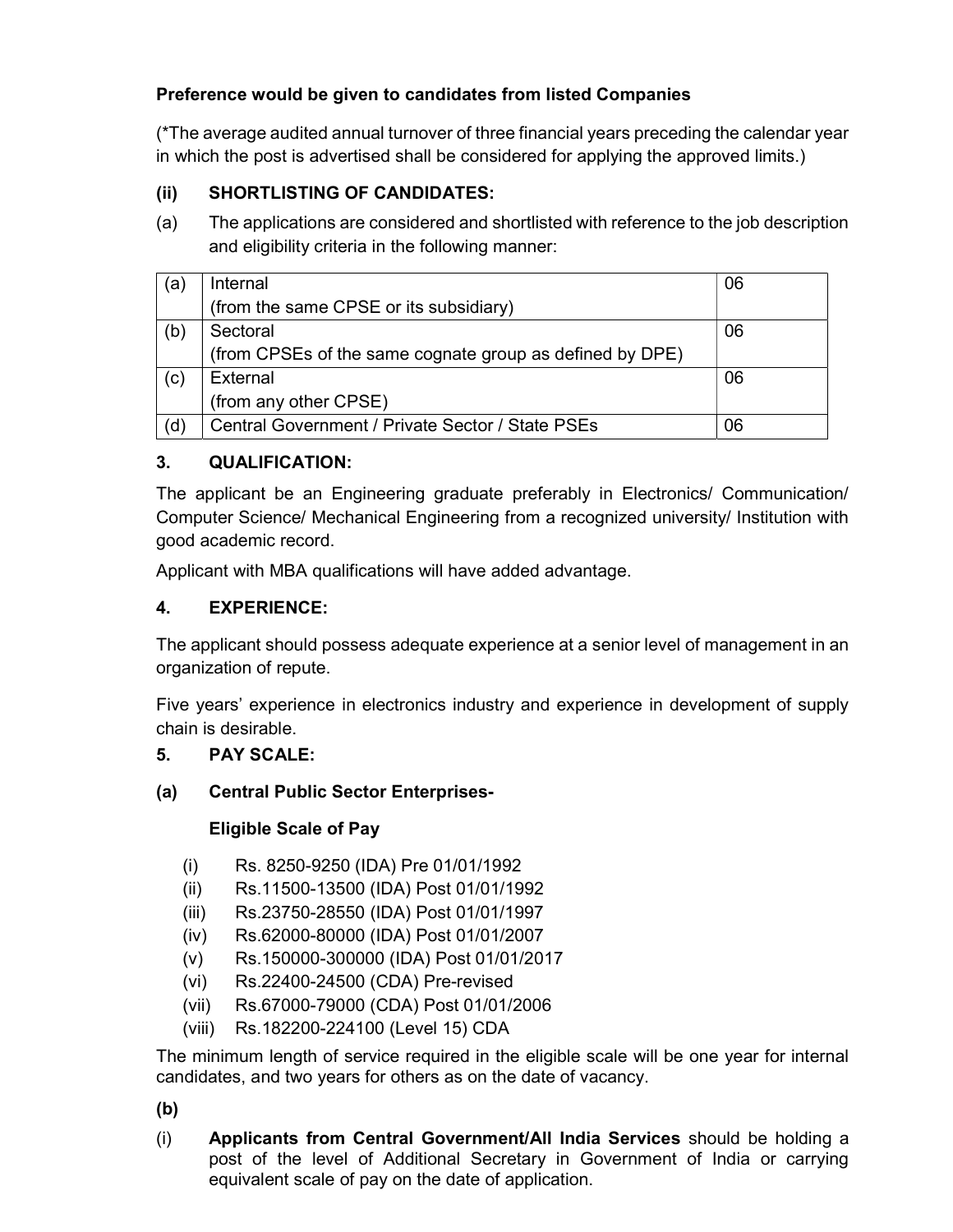(ii) Applicants from the Armed Forces of the Union should be holding a post of the level of Lt. General in the Army or equivalent rank in Navy/Air Force on the date of application.

(c)

Applicants from State Public Service Enterprises/Private Sector should be working at Board level position on the date of application.

#### 6. CONDITION OF IMMEDIATE ABSORPTION FOR CENTRAL GOVERNMENT **OFFICERS**

Central Government Officers, including those of the Armed Forces of the Union and the All India Services, will be eligible for consideration only on immediate absorption basis.

## IV. DURATION OF APPOINTMENT

The appointment shall be for a period of five years from the date of joining or upto the date of superannuation or until further orders, whichever is earlier.

### V. SUBMISSION OF APPLICATIONS

Applicants should submit their applications only as per the format through e-mail (harish.upadhayay@nic.in) or by post:

The applicants should submit their applications through proper channel as follows:

- (a) Government Officers, including those of the Armed Forces of the Union and All India Services: through Cadre Controlling authority.
- (b) CMDs/MDs/Functional Directors in CPSE: through the concerned Administrative Ministry.
- (c) Below Board level in CPSE: through the concerned CPSE.
- (d) CMDs/MDs/Functional Directors in State PSE: through the concerned Administrative Secretary and Cadre Controlling Authority, if any, of the State Government.
- (e) Private Sector: directly to the DDP/MoD.

2. Applicants from Private Sector must submit the following documents along with the application form:

- (a) Annual Reports of the Company in which currently working for the three financial years preceding the calendar year in which the post is advertised (please provide URL or attach/enclose copies);
- (b) Whether the company is listed or not; if yes, documentary proof (please provide URL or attach/enclose copies).
- (c) Evidence of working at Board level.
- (d) Self-attested copies of documents in support of age and qualifications.
- (e) Relevant jobs handled in the past with details.

### VI. UNDERTAKING BY THE APPLICANT

An applicant has to give an undertaking as a part of the application that he/she will join the post, if selected. If an applicant does not give such undertaking, the application would be rejected.

#### 1. For candidates from Central Government/Armed Forces of the Union/All India **Services**

(a) The appointment is on immediate absorption basis.